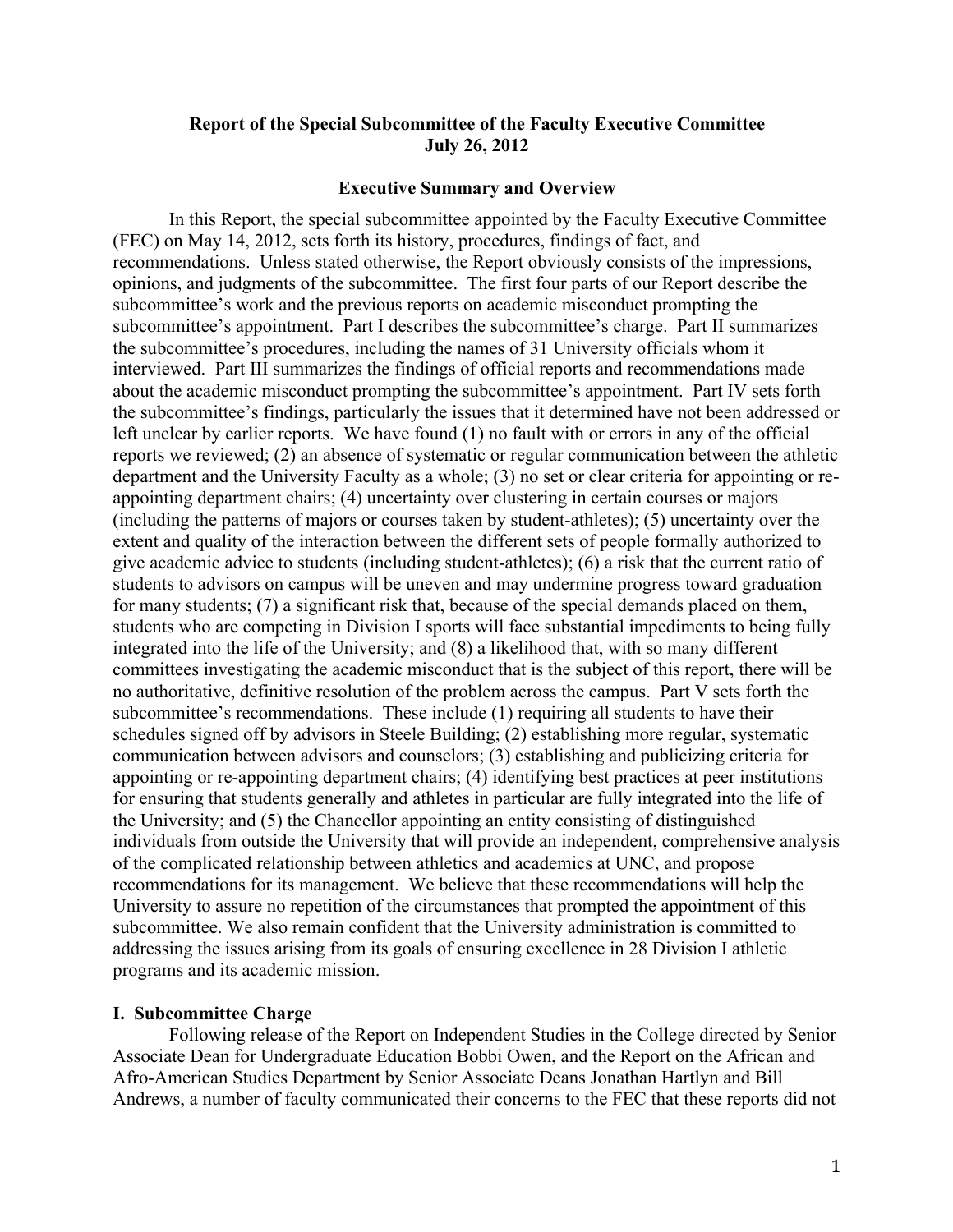fully explore all relevant issues. The FEC contemplated how to respond to concerns that more investigation might be necessary. Chair of the Faculty Council Jan Boxill then communicated the following to the FEC:

"After significant discussion about what action the FEC might take, and with the Chancellor's encouragement, we have formed a subcommittee to look further into these matters. Consisting of Professors Steven Bachenheimer (Microbiology and Immunology), Michael Gerhardt (Law School), and Laurie Maffly-Kipp (Religious Studies), the subcommittee will be charged with three primary tasks. FEC will then consider additional steps.

The subcommittee will:

- 1. Review all reports relevant to this situation, including the review of courses in African and Afro-American Studies, the report on Independent Studies in the College, and the 2011 review of the Academic Support Program for Student Athletes (ASPSA), and meet with the authors of those reports to discuss their processes and findings. Review other relevant materials and summarize and characterize the work that has already been done, including new procedures or policies already put in place.
- 2. Based upon this review and taking into account questions you and others have raised, identify questions or gaps in knowledge that remain regarding events, systems, practices, or structures that might have allowed or facilitated the troubling breaches of academic integrity. The committee should focus in particular on those matters that have not been sufficiently addressed by procedures and policies already put into place.
- 3. Create a plan for next steps. The subcommittee will consider what is necessary and feasible to investigate further in order to respond to the unanswered questions; and will make recommendations for other actions that need to be taken to reassure faculty and our community that we fully understand the problem, and that appropriate safeguards are already or will be put in place to ensure the integrity of our academic offering to students and our academic standards going forward."

# **II. Subcommittee Procedure**

Between May 21 and June 26, 2012, the special sub-committee met with thirty-one individuals from across the university, including the authors of the reports, the Chancellor, the dean of the college of arts and sciences, the dean of the summer school, the director of athletics, the head football coach, a variety of faculty, and advisors in both the Loudermilk Center and Steele Building. Here is a complete list of our interviews:

# Holden Thorp—Chancellor

Karen Gil (Psychology)—Dean of the College of Arts and Sciences

Bill Andrews (English and Comparative Literature, Senior Assoc. Dean-Fine Arts and Humanities), Jonathan Hartlyn (Political Science, Senior Associate Dean-Soc. Sciences) Bobbi Owen—(Dramatic Art) Senior Associate Dean for Undergraduate Education Harold Woodard—Assoc. Dean and Director of the Center for Student Success and Academic Counseling (CSSAC)

Jan Yopp—(Journalism, Mass Communication.) Dean of the Summer School Larry Fedora—Head Football Coach, Corey Holliday—Assoc. Athletic Director, Football Bubba Cunningham—Director of Athletics

John Blanchard— Senior Associate Director of Athletics for Student-Athlete Services Robert Mercer—Director, Academic Support Program for Student Athletes (ASPSA)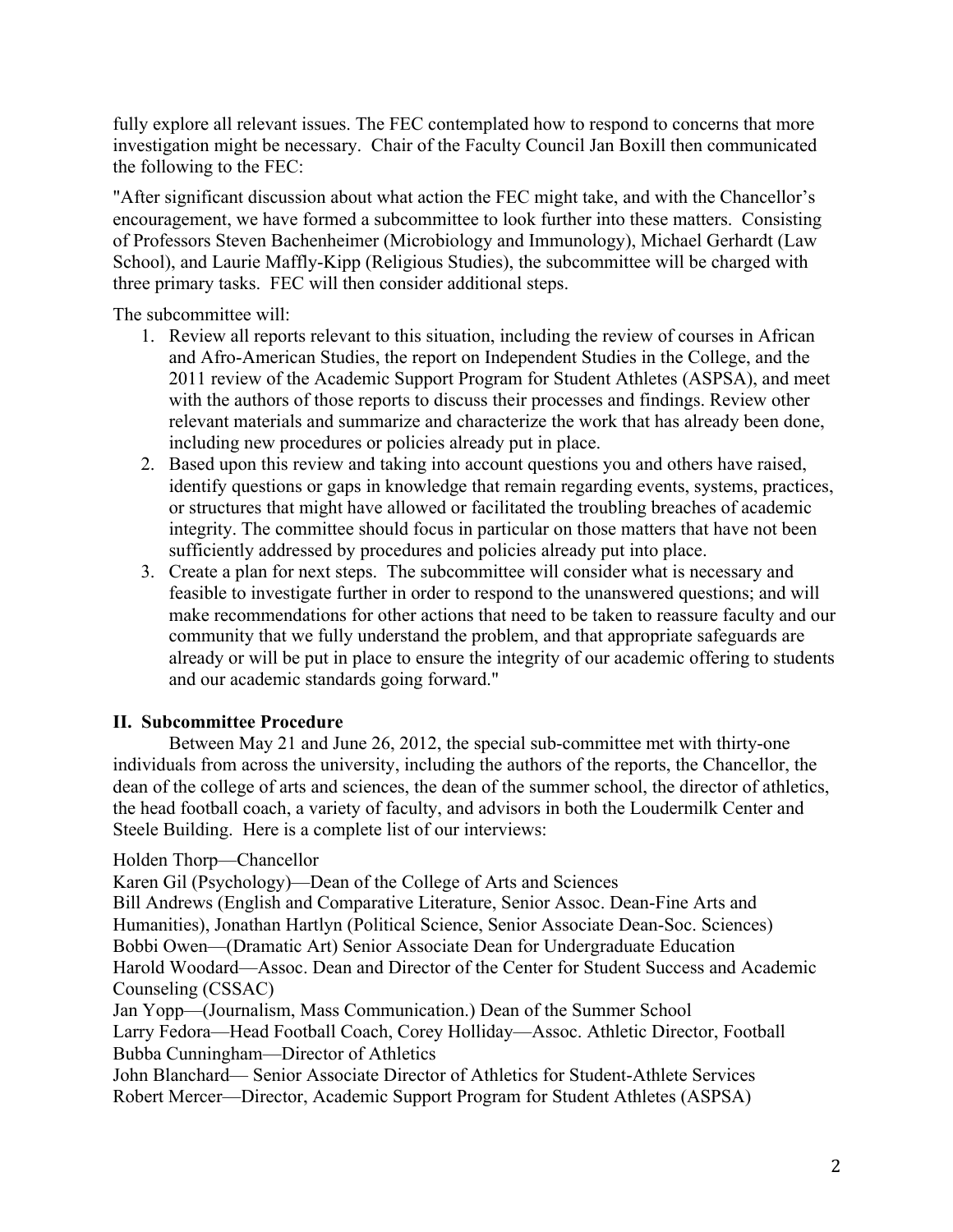Wally Richardson—Assoc. Director of ASPSA

Jenn Townsend—Assoc. Director of ASPSA

Brent Blanton—Associate Director of ASPSA

Amy Herman—Associate Athletic Director for Compliance

Joy Renner—(Allied Health Sciences), incoming chair of the Faculty Committee on Athletics (FAC)

Lissa Broome (Law, Faculty Representative to the NCAA and the ACC) and Steve Reznick (Psychology, Assoc. Dean for First Year Seminars)—past chairs of the FAC

Athletics Reform Group:

Jay Smith (History), Perry Hall (African & Afro-American Studies), Lou Margolis (Maternal & Child Health), Andy Perrin (Sociology), Richard Kramer (Sociology, Acad. Advising)

Richard Southall—(Exercise and Sports Science) Director of the College Sport Research **Institute** 

Kenneth Janken—African & Afro-American Studies

Black Caucus members:

Larry Campbell (Chemistry), Reg Hildebrand (African & Afro-American Studies), Valerie Ashby (Chemistry), Deborah Strohman (Exercise and Sports Science)

Steve Farmer—Director of Undergraduate Admissions

Will Leimenstoll—Student Body President

## **III. Official Findings and Recommendations Prior to the Appointment of the Subcommittee**

Prior to the appointment of this subcommittee, the Hartlyn and Andrews (May 2, 2012) and Owen (April 10, 2012) reports identified and rectified problems that had allowed irregularities to occur in the College curriculum. They also made recommendations on how to avoid a repetition of the academic misconduct prompting the appointment of the subcommittee. The Academic Support Services for Student Athletes (ASPSA) report (September 1, 2011) coincided with relocation of the ASPSA (https://cssac.unc.edu/athletic-counseling-program) to the Center for Student-Athlete Excellence (the Loudermilk Center) and also took note of the uncovering in 2010 of agent-related activities and instances of academic misconduct involving members of the football team. That report made recommendations about improving program evaluation, staffing and services of the ASPSA. These reports and recommendations are summarized below.

A. Official Reports:

With respect to Independent Study (IS) Courses:

• Guidelines have been developed to standardize terminology and administration across the college, including a standardized formal learning contract (contact time, hours, regular meeting schedule, review of IS by directors of undergrad studies); the use of separately numbered sections for individual faculty members (for informational purposes); limits on the number of IS per faculty member per term (2 each); regular courses not taught as IS without unusual circumstances; special topics courses do not count as IS and cannot be offered more than twice; better articulation of a variety of course numbers to designate service learning, special topics, and other courses; and the development of minimum guidelines across the college for IS that must still adhere to basic guidelines for all undergraduate courses.

In the case of improper courses in African and Afro-American Studies: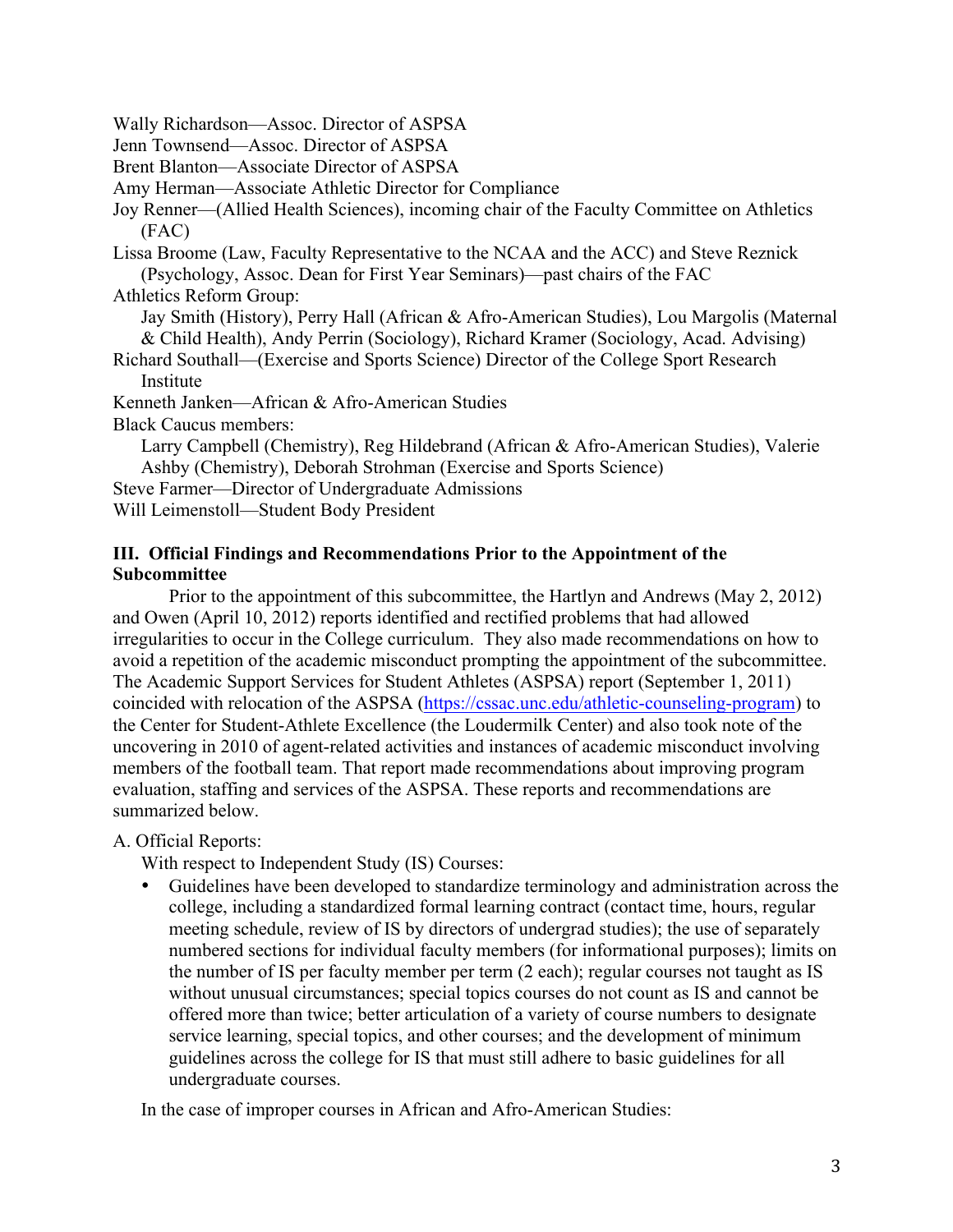• There was a clear finding that only the former chair Julius Nyang'oro and Deborah Crowder, a former staff member, had been involved in problems with courses in the department; with the appointment of a new chair, Eunice Sahle, departmental culture seems to have changed very much for the better, and a strong structure of governance has been put in place. Although the Hartlyn and Andrews Report stated that student-athletes had not received favorable treatment compared to others, it should be noted that information has subsequently come to light that at least one of the phantom summer school courses put on the books by the former chair had only football players and one former player enrolled in it.

With respect to the ASPSA Report:

- It was recommended that the Faculty Advisory Committee to the  $\text{ASPSA}^1$  be revitalized and more involved with issues related to academic support, that evaluation of athletes' progress be conducted in coordination with the Faculty Athletics Committee (FAC, http://faccoun.unc.edu/committees-2/elected-committees/athletics-committee/), that ASPSA take a stronger role in the admissions process, and that the tutoring staff be augmented and separated from mentoring functions. The Faculty Advisory Committee has since been revitalized, one more tutor has been hired, and the ASPSA has phased out the hiring of undergraduate tutors (except in certain circumstances).
- B. Additional measures that have been undertaken include the following:
	- The dean of the summer school has adopted policies and procedures from the Owen Report where appropriate, and now will remain in conversation with the dean of the college on course policies and continue to report directly to the provost.
	- Each senior associate dean has reviewed teaching assignments for all faculty members in the College over the three previous terms and the summer school. This review of teaching assignments will now occur regularly.
	- The Educational Policy Committee has initiated a study of university-wide policies for course syllabi.
	- The new head football coach and director of athletics have stated their commitment to prioritizing educational time for student-athletes.
	- The incoming chair of FAC, Joy Renner, has been meeting with a large number of faculty, administrators, and students across campus and will be proposing changes to FAC that will strengthen its effectiveness in serving as a liaison between the academic and athletic sides of campus.

## C. Additional Documents Reviewed by the Committee

 $<sup>1</sup>$  The advisory committee, consisting of tenure-track and fixed-term faculty, as well as some appropriate full-time</sup> professional staff (EPA non-faculty) members has been in place since the late 1980s. Committee members are appointed by the Senior Associate Dean for Undergraduate Education to staggered terms. The current members are: Kim Abels, Writing Center (2011-2014); Kenneth Janken, AFAM (2012-2015); Genna Rae McNeil, History (2011- 2013); Abigail Panter, Psychology (2011-2014); Eileen Parsons, Education (2011-2014); Steve Reznick, Psychology, Chair (2011-2012); Chloe Russell, Academic Advising Program (2011-2014); Sherry Salyer, EXSS (2011-2014); John D. Stephens, TAM, European Studies, Political Science (2011-2013); and Isaac Unah, Political Science (2012-2015). Organizational support is provided by the Director of ASPSA, Robert Mercer, who is an *ex officio* (non-voting) member. The *ex officio* (voting) members include: the Associate Dean and Director of the Center for Student Success and Academic Counseling (CSSAC), Harold Woodard; the Senior Associate Athletics Director for Student-Athlete Services, John Blanchard; the chair of the Faculty Athletics Committee, Joy Renner; and the Senior Associate Dean for Undergraduate Education, Bobbi Owen.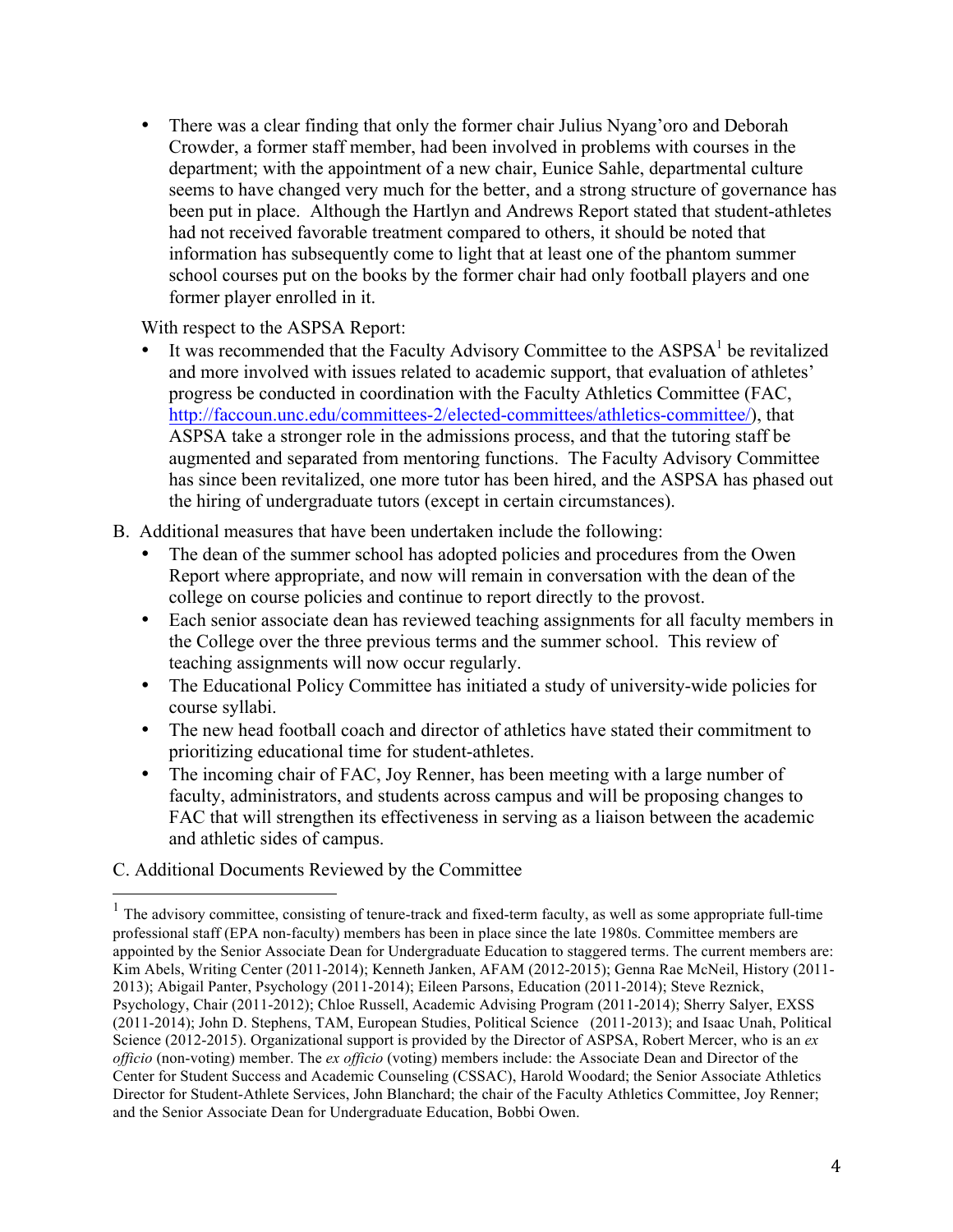The subcommittee was provided with several documents describing athletics admissions. The first was prepared by the Advisory Committee on Undergraduate Admissions (December 2005) that was chaired by Bernadette Gray-Little, then Dean of the College. It provides a framework for admission policies for student-athletes. The second outlines procedures used by the Subcommittee on Athletic Admissions in reviewing prospective student-athletes for admission and making recommendations to the Office of Undergraduate Admissions (January 2010).

## **IV. Potential Gaps in Our Knowledge about Academic Misconduct on Campus, and Areas of Continuing Concern for the Faculty**

The subcommittee has identified four areas of continuing concern. We examine each of these in detail below.

### **A. Advising and Counseling**

Repeatedly, all the subcommittee members have been struck by the potential confusion of roles of the academic counselors in the Loudermilk Center (a group that serves student-athletes and reports to the College through Associate Dean Harold Woodard, but whose salaries are paid by the Athletics Department) and the academic advisors in Steele Building. We heard multiple accounts of how the two groups are or should be related. From some, we heard that the main role of Loudermilk counselors is to ensure compliance with NCAA eligibility requirements and progress towards degrees. Others said that in practice, the relationship with student-athletes is much more complicated. The location of the Loudermilk Center, its convenient hours for athletes, and its much higher staff to student ratio make it difficult to imagine that athletes would feel encouraged to use Steele Building staff for their academic advising needs. Here are our main concerns about this system as it now functions:

- The last review of the Academic Support Program for Student Athletes (ASPSA Report) was headed up by Senior Associate Director John Blanchard and Dean Owen. Given the likelihood of overlap in advising and counseling activities, we have wondered whether the program would benefit from more active faculty involvement, as well as periodic reviews undertaken independent from Athletics.
- We believe that the huge difference in staffing of advising between Steele and Loudermilk makes it very difficult for student-athletes to use the Steele advisers on a regular basis. The ratio of students to Steele Building advisors is over 500 to 1, about twice the national average (according to Dean Owen); thus it seems unlikely that every student can meet with an advisor every semester, and in any event only first year students are required to have an advisor sign off on their classes. We are concerned that this makes it nearly impossible for student-athletes to receive the personalized attention their complicated schedules demand, and that all students are unlikely to receive even a minimal level of assistance.
- Our interviews indicated that some student-athletes have complained in exit interviews about receiving conflicting advice from Steele advisors and Loudermilk counselors. We heard different accounts about who could actually sign off on student forms—or indeed, if any oversight after the first year is even required. We also learned that a student can have a Loudermilk counselor register him/her for classes—but the student has to sign off on it.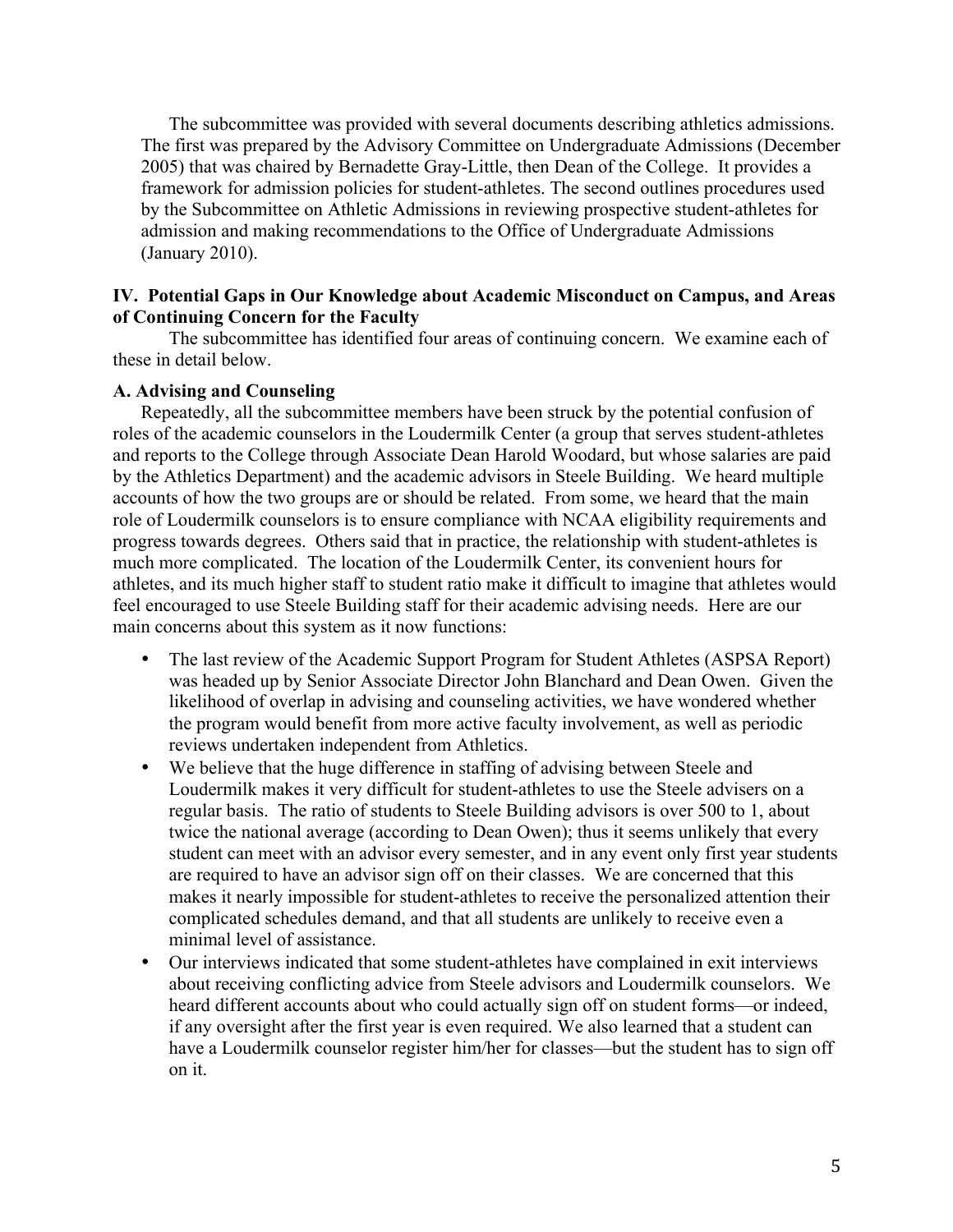- Robert Mercer, the director of the ASPSA, reports on advising issues to Dean Woodard of the College, but has an additional reporting line to John Blanchard in Athletics for issues related to resources. Both Mercer and Blanchard are paid by the Athletics Department. This reporting system is ambiguous, lacks clarity, and is likely not to be very productive.
- While there are several liaisons between Steele and Loudermilk (including Barbara Lucido, the Steele advisor who attends Mercer's staff meetings), we believe that the structure itself lends a perception of equality to the enterprises that may not be desirable or work in the best academic interests of athletes.
- We received mixed reports about the usefulness and adequacy of the recently introduced online degree auditing and registration systems (it should be noted that these systems have not been fully implemented and have not yet reached their projected potential). For some counselors, by their own reports, paper forms are still the medium of choice. We also learned that the online registration system is cumbersome and difficult for students to navigate. There also appears to be some confusion by counselors as to whether summer school courses are a regular part of the worksheet for Steele Building advisors.
- The FAC only receives statistics on academic progress about student-athletes from the Athletics Department, if at all (sometimes the presence of media prevents this exchange); and they have no direct access to this information. In addition, they do not conduct exit interviews without a representative from Athletics being present.

Why are these issues surrounding the advising system so important? *Because they point to the place with the most potential to exploit structural weaknesses in the academic careers of student-athletes*. Currently everyone in the university community works in a system of competing demands on these students, and therefore we should not be surprised that some people, often with the best of intentions, find ways to exploit the ambiguities. Here are examples from recent events that we believe bear this out:

- Although we may never know for certain, it was our impression from multiple interviews that a department staff member managed to use the system to help players by directing them to enroll in courses in the African and Afro-American Studies Department that turned out to be aberrant or irregularly taught. We were told that athletes claimed they had been sent to Julius Nyang'oro by the ASPSA. This raises the question of whether they could also have been sent to other departments by Loudermilk counselors.
- It seems likely that someone in the African and Afro-American Studies Department called athletics counselors (who are professionally trained and hired by the College of Arts and Sciences) to tell them that certain courses would be available; it is less clear whether staff at the Loudermilk Center actually contacted departments to *ask* about the availability of classes (e.g., Nyang'oro's Summer School class). While we do not know exactly what transpired, clearly there is considerable uncertainty in the relationship between academic departments and athletic counselors. Further, athletic counselors have been discouraged from contacting faculty or questioning decisions about pedagogy. For example, in 2002 Robert Mercer and John Blanchard met with the FAC to discuss the teaching of IS courses, and were told that faculty members have great latitude to teach courses as they see fit. Counselors, then, concluded that it is not their responsibility to question decisions made within academic units about specific courses. In practice, athletic counselors are left in a difficult position with less than complete knowledge or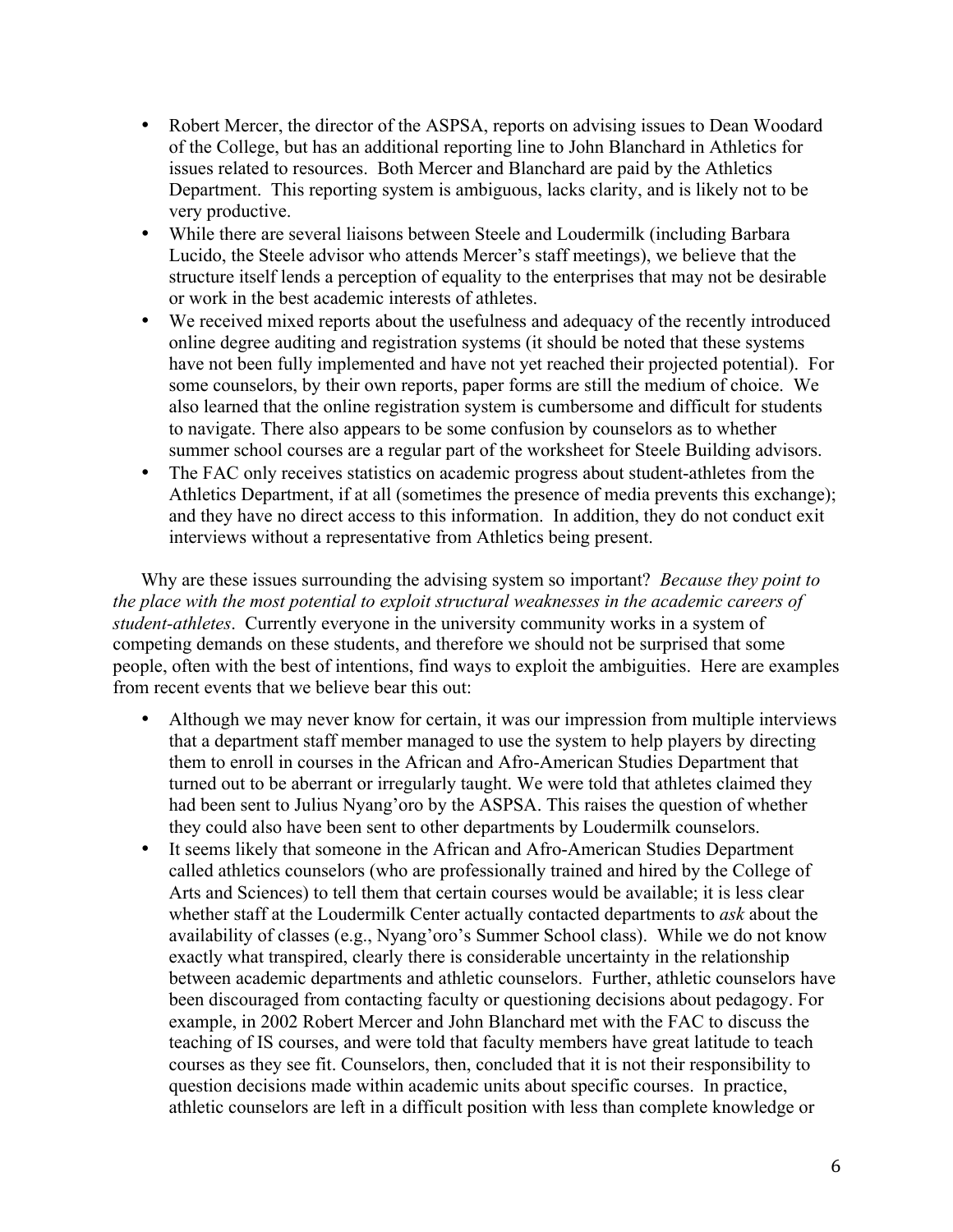authority about the specific requirements for courses. We believe that this leaves too much of the burden for the selection of classes and knowledge about courses on individual student-athletes.

### **B. Departmental Supervision and Faculty Conduct**

The reports on Independent Study Courses and on African and Afro-American Studies suggested reforms that will make it more difficult for some of the recent aberrations to be repeated. That said, we are under no illusions that any set of rules and regulations can completely prevent the exploitation of a system that depends, in large measure, on the good will and responsible conduct of faculty members in a wide range of disciplines. Instead, we think the better approach is not simply to fill bureaucratic holes but to address the problems systemically, and to recognize that they are intrinsically and perhaps inevitably linked to the coexistence of a variety of academic cultures with a commitment to high-level athletics.

Looked at broadly, then, we see the need for closer interaction and better communication between faculty and other parts of campus. Faculty must better grasp the particular challenges faced by various types of students (not just student-athletes, but also students with other sorts of circumstances that make the everyday navigation of a large university difficult), and they must be given greater say in the decisions regarding admission and advising of those students once they have matriculated.

#### **C. A Campus with Two Cultures**

One might expect that the goal of the Athletics Department in mounting successful athletic teams, and that of the faculty in carrying out the educational mission of the University, can give rise to "Two Cultures" that work at cross-purposes. However, our interviews with AD Cunningham, head coach Fedora and members of the ASPSA staff revealed a well-articulated appreciation of the demands of the cultures of athletics and academics that have to be internalized by our student-athletes. From faculty members, this understanding seemed less evident. To our dismay there is increased distrust between ASPSA staff and faculty, especially since the revelations of academic misconduct. We heard from several staff members in Athletic Advising that they had been cautioned not to contact faculty to discuss course offerings for fear of being seen as trying to influence faculty with regard to student enrollment and pedagogy, and to let all communication run only through the associate directors at the Loudermilk Center. Conversely, some faculty reportedly are openly disapproving of having any student-athletes enroll in their courses; many more faculty have little knowledge of how the Athletics Department is run, and have no contact with either counselors or coaches. From the student-athlete perspective, a highly structured schedule and more specialized support systems in the Loudermilk Center leave them with few active incentives to join in the academic life of their fellow students on campus. Some specific observations include:

• To the subcommittee, the conflicts and gaps created by the two cultures does not seem to be so acute between student-athletes in general and others on campus, but principally between men's football and basketball players and other students. This is, in a sense, not a problem with athletics *per se*, but with particular revenue sports. Because of the size of the team, the football program presents the most obvious point of continuing concern: this is where one finds the largest gaps with other students in terms of time spent on academics, academic preparation, and the ability to integrate into the life of the campus.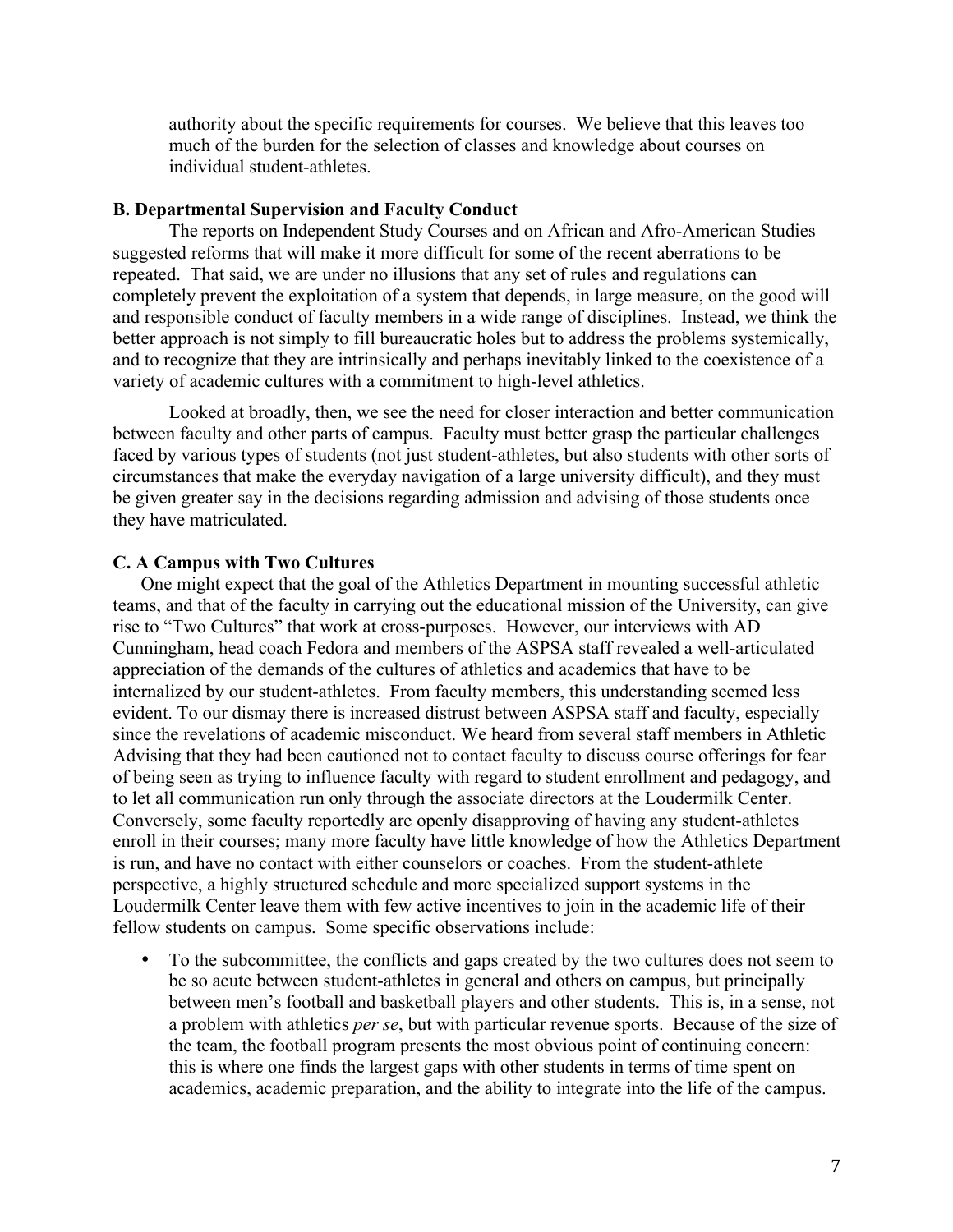• The new AD and head football coach have expressed a desire to have informal faculty counselors. This is an important step toward ensuring that more interaction occurs between faculty and athletics. At this point, we do not know how their interlocutors will be chosen. We hope that this would include many faculty who are not invested in certain outcomes but who are willing to learn about the unique problems of students who participate in Division I athletics. We are also unsure how all coaches' continuing or heightened commitment to the educational experiences of their athletes can be monitored. It is critical that communication across different parts of the university be encouraged and the obvious barriers to such communication lessened.

The guidelines and procedures set in place by the Office of Undergraduate Admissions guarantees 140 *recurring recommendations* (recruiting slots) to the Athletics Department, of which no more than 25 ("committee cases") may fall below a threshold that requires review of their credentials and circumstances by a subcommittee of the Advisory Committee on Undergraduate Admissions (http://faccoun.unc.edu/committees-2/appointedcommittees/undergraduate-admissions-committee/). The number of committee cases has declined since the adoption of the 2005 framework for admissions. Over the past six years the number of committee cases has been distributed among 5 or 6 programs and fluctuated between 14 and 21 in number, though the majority in each year involved potential recruits by football, and men's and women's basketball. The Athletics Department each year receives an additional 20 *incentive recommendations* for students "who would significantly improve the average academic profile of our recruited athletes", and review of these applications would take the same form that all applicants to UNC would receive. The 2010 Report of the Advisory Committee on Undergraduate Admissions lays out very clearly the procedures to be used by the Athletics Department in presenting recurring and incentive recommendations.

According to Stephen Farmer, his office and the Athletics Department have increased efforts to discourage teams from presenting candidates that represent exceptionally high risks in terms of their ability to succeed academically at UNC. There is evidence that these efforts are working. In addition his office is accumulating data on the academic performance of admitted students so that looking forward, they will have an improved basis for assessing and managing risk.

We have identified several issues based on our review of athlete admissions:

- While the number of "committee cases" is trending downward, it is unclear whether the caliber of students filling the other 120 or so recurring recommendation slots is improving or declining. In addition it is not clear what oversight mechanisms are in place that might alter the distribution of recurring slots to reward academic success among the various teams.
- While the overall quality of undergraduate applications to UNC has gotten much better we are concerned that the profile of the "committee cases" has stayed about the same. This leads the subcommittee to conclude that there is a widening preparation gap between some groups of student-athletes and other matriculated students.
- The Office of Undergraduate Admissions receives and reviews recommendations from the subcommittee with regard to admitting students who come under the "committee case" procedures. It appears that Admissions can override decisions of the subcommittee, though a recommendation by the subcommittee has never been overruled since Farmer has been director. What criteria or influences would be used in such cases?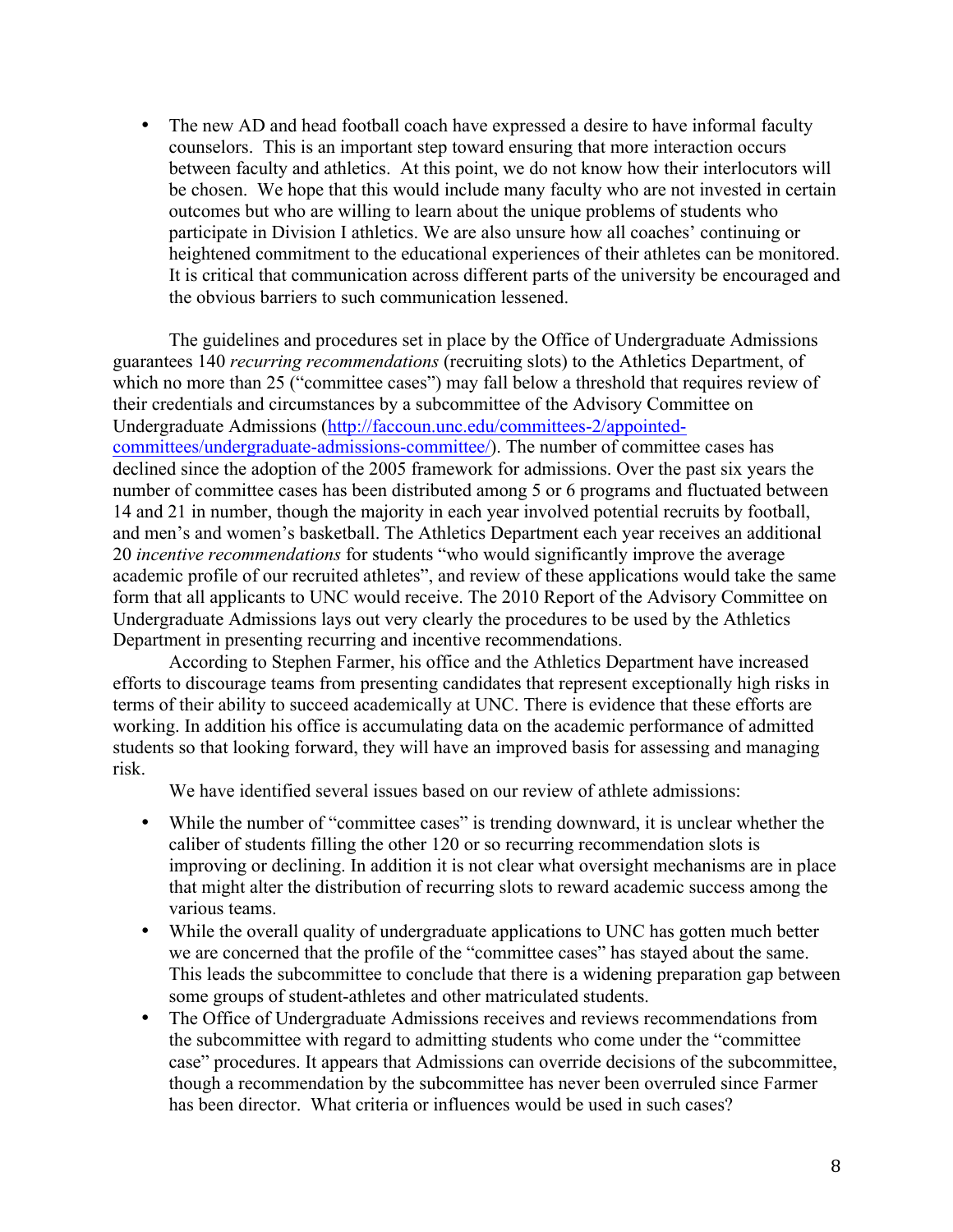## **D. Need for Institutional Transparency Regarding Athletics**

We were struck in general by the *lack* of sharing of information about athletics, athletic advising, and the relationship between athletics and academics, to various constituencies across the campus, including the faculty. The investigations that have already taken place are fine as far as they go, but they have had different, quite circumscribed charges and have been directed by the people with the most investment in particular areas. We also heard reports, although we were not informed directly, about several additional investigations within various units. Most recently, there appears to be another example of duplication of efforts with an investigation initiated by UNC System President Tom Ross and undertaken by the Board of Governors. The result is, on the one hand, a sense of over-investigation by those called in for continual questioning, and on the other hand, little sense that the faculty and administration as a whole have a clear grasp of the larger issues at stake. Indeed this sub-committee report may also be subject to such criticism. The piecemeal statements of the university in response to each new report ends up being imperfect, because none deals comprehensively with the larger issues, nor has the time been taken to confront constructively and proactively the systemic issues around athletics and academics. We believe two immediate concerns about faculty morale stem from this:

- These investigations have taken a major toll on morale in the Department of African and Afro-American Studies. Much collateral damage has been inflicted on faculty in that department who were not only entirely innocent of any wrongdoing, but also performing their duties with the high level of integrity we expect from our faculty.
- A substantial number of faculty have been left feeling that they have no say in academic decisions taking place at the university, especially with regard to student-athletes. A significant number of our faculty are also concerned that revenue athletics are seriously compromising the academic mission of the university. They have expressed a desire for the following: 1) more explicit monitoring of athletics by faculty; 2) no oversight by athletic advising on courses; 3) a study of athletes' course selections over a longer period (e.g., 10 years); and 4) a broader, systematic approach to addressing issues of athletes as students. Generally, they call for an external review of athletic advising, independent of the Athletic Department, as well as more forthright statements from the administration about the compromises made to host Division I athletics at UNC.

## **V. Subcommittee Recommendations**

We take as our guideline for making recommendations two documents: first, the mission statement of the university; and second, the list of principles compiled by the Athletics Reform Group, which we take to be a sound statement of principles.

### Mission Statement

Our mission statement provides that,

*The University of North Carolina at Chapel Hill, the nation's first public university, serves North Carolina, the United States, and the world through teaching, research, and public service. We embrace an unwavering commitment to excellence as one of the world's great research universities.*

*Our mission is to serve as a center for research, scholarship, and creativity and to teach a diverse community of undergraduate, graduate, and professional students to become the next*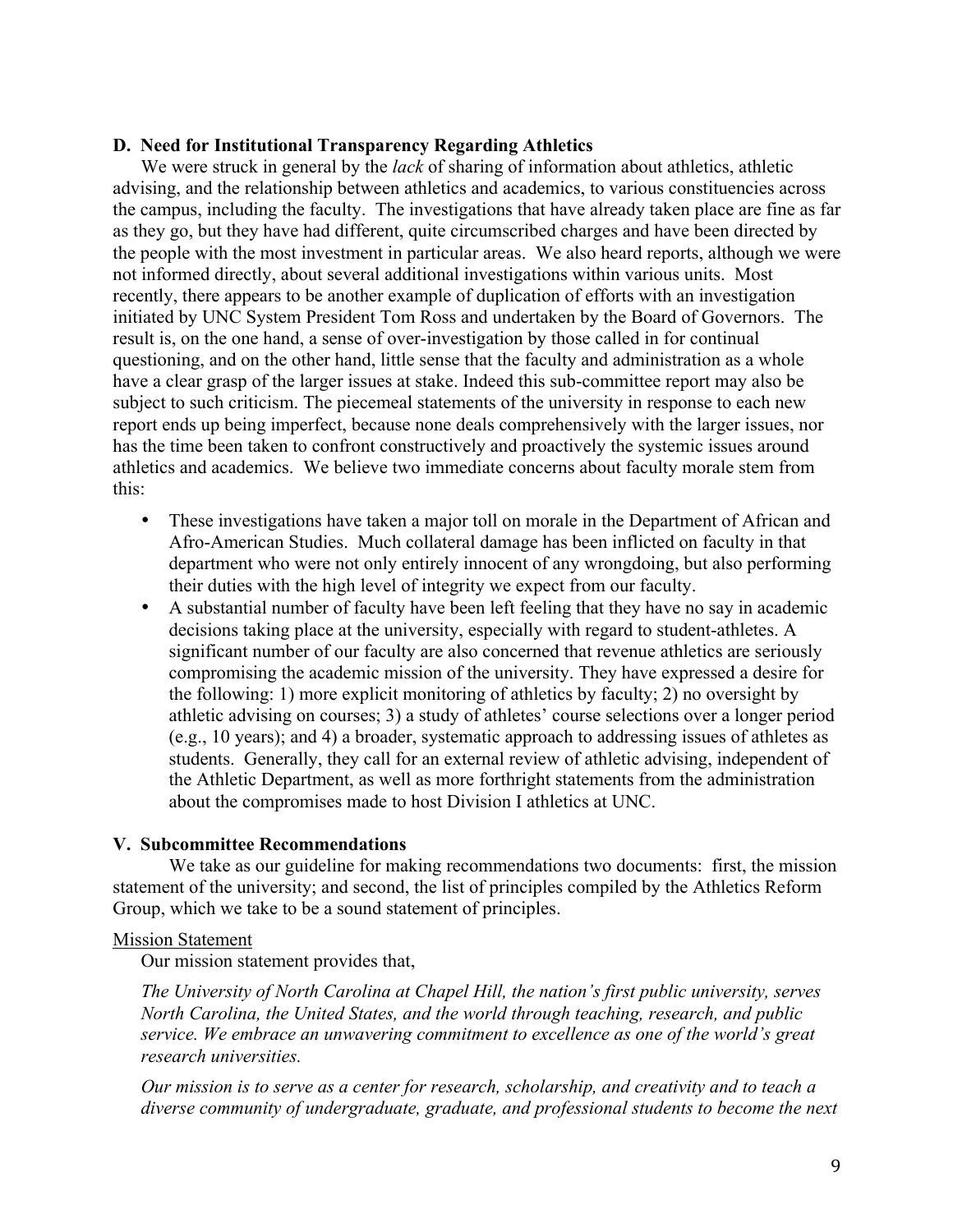*generation of leaders. Through the efforts of our exceptional faculty and staff, and with generous support from North Carolina's citizens, we invest our knowledge and resources to enhance access to learning and to foster the success and prosperity of each rising generation. We also extend knowledge-based services and other resources of the University to the citizens of North Carolina and their institutions to enhance the quality of life for all people in the State.*

*With lux, libertas—light and liberty—as its founding principles, the University has charted a bold course of leading change to improve society and to help solve the world's greatest problems.*

We believe that in considering any action taken with respect to the admission of student-athletes, their advising, and ensuring that they have the meaningful opportunity to progress toward graduation at this University, this Mission Statement should always be kept in mind and never compromised.

## Athletics Reform Group Statement of Principles:

*Institutional Openness. The University should confront openly the many conflicts created by its commitment to winning in the athletic arena. The University must commit itself to honest, open, regular conversation about the divergent imperatives, and competing values, that drive athletic and academic success. All data needed to understand the athletics department, and to address the issues raised by its operations, should be readily available.*

*Educational Responsibility. The University should commit itself to providing a rigorous and meaningful education to every student. All students should be integrated fully into the life of the campus, and they should be well prepared for life after college. All students—those who participate in sports and those who do not—should be permitted and encouraged to take full advantage of the rich menu of educational opportunities available at UNC.*

*Mission Consistency. Athletics must be integrated into the common enterprise of the University. Faculty committees and administration must be empowered to oversee athletics and ensure that it supports and remains in alignment with the University's core missions. In times of hardship, the University must consistently work to preserve these core missions, even if such preservation comes at the expense of athletic success.*

With these principles in mind, we recommend the following:

## **A. Advising and Counseling**

- Every student should have an academic advisor in Steele Building sign off on courses every semester. While we understand from Associate Dean Owen and others that this suggestion might be unrealistic, we believe that a full, candid discussion about the risks arising from the present student to advisor ratio would be extremely beneficial for our faculty, the administration, and our students.
- The director of the Academic Support Program for Student Athletes should only be reporting to the associate dean and director of academic services in the College of Arts and Sciences.
- There should be clearer lines of accountability for academic advisors and counselors. Academic advising should be done in Steele and okayed by Loudermilk counselors, not the other way around. These are both important units but they do not have identical functions at this University.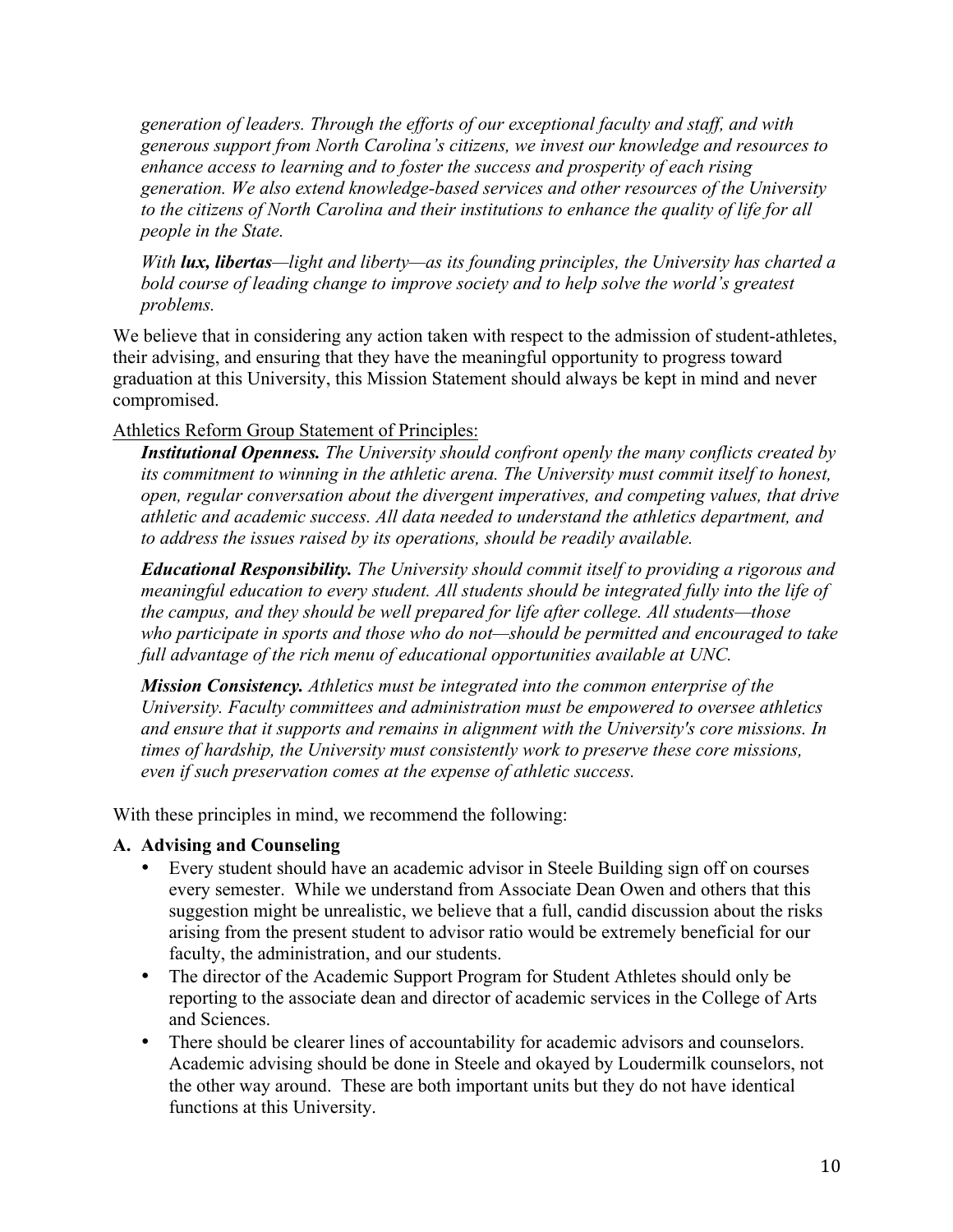- We encourage greater resources be put into both athletic counselors and academic advisors.
- There should be regular auditing of student registrations/transcripts. There must be, for example, regular monitoring of the clustering of student-athletes into particular majors and courses as well as any anomalies in data. There are many valid reasons why students might cluster in courses or majors, but academic deans need to ensure that there are legitimate reasons for any patterns found. We are not sure that Tar Heel Tracker presently provides an adequate system for auditing students' general progress towards meeting the requirements for graduation.

## **B. Departmental Supervision and Faculty Conduct**

- There should be regular oversight of department chairs' teaching activities (including summer school), as well as auditing of all teaching loads across CCO, summer school, and the regular academic year. Deans should share data on clustering of any kind and be in touch regularly.
- There is an obvious need to reframe the problem of Nyang'oro's misconduct as an administrative problem—not an issue of the entire department. The University needs to vocally offer full and consistent support to that department.
- There should be a widely publicized set of criteria for evaluating the performance of department chairs. This is an area where it would be useful to see what best practices can be adopted here.
- To improve communication and increase transparency, we propose regular publication of status reports to the faculty detailing progress on implementation of all recommendations.

# **C. A Campus with Two Cultures**

- The ASPSA's FAC members need independent access to course enrollment and grade stats on student-athletes; currently the committee is more advisory, but perhaps we need to change the charge to make it more of a watchdog. We have been encouraged to learn that incoming FAC chair Joy Renner is seeking changes in the organization of the committee to better reflect its role in oversight of student-athletes and in its advisory capacity to the Chancellor. For example, while the FAC does an exit survey, someone from the Athletics Department is always present, diminishing the value of these surveys. The Committee's charge is voluminous and unrealistically all encompassing with regard to the campus intercollegiate athletics program. We encourage the committee to better target its efforts to issues related to the academic experience of student-athletes.
- We propose that a partnership between the Department of Athletics and the College be established to look for ways of integrating athletes into campus life "beyond the game."
- A closer partnership between faculty and officials within the Athletic Department would facilitate opportunities to talk privately and not in the press. One salutary outcome would be an increased focus on what is going right with student-athletes and not just what is going wrong.
- We also encourage the academic advising program in the College to better publicize the fact that certain programs seated in the Loudermilk Center, e.g. supplemental instruction, are available for all undergraduate students, and that these programs be enumerated on the ASPSA Web page.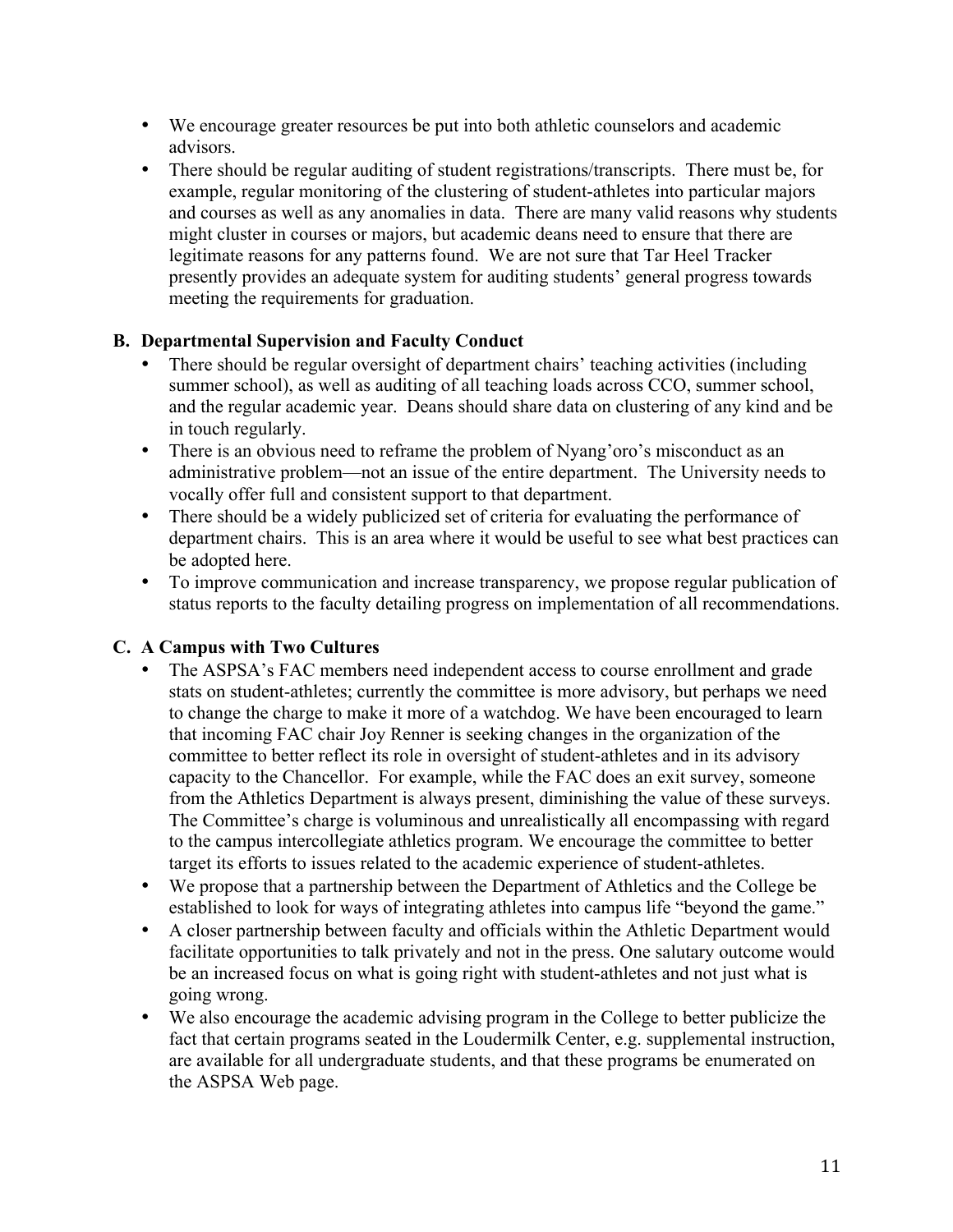- We encourage the FAC to form a partnership with AD Cunningham to seek some transparent assurance that all team coaches are adhering to the idea of promoting the educational aspirations of student-athletes.
- We encourage the Office of Undergraduate Admissions to develop clear guidelines and rationales for reversing decisions of the subcommittee with regard to admission of students considered under the "committee case" procedures.

## **D. Need for Institutional Transparency Regarding Athletics**

We believe that the cumulative effect of the proliferation of committees with limited charges to examine discrete areas of institutional governance has been more confusing than clarifying, and that their conclusions and recommendations will be viewed at best as not comprehensive and at worst self-serving. Further, the repeated revelations in area newspapers of information not previously or clearly reported in the University's official statements and reports on academic fraud involving athletes on campus undermine the University's assurances of the comprehensiveness of these reports. We believe that the best and most credible approach is for the Chancellor to commission an outside entity or commission to examine the state of academics and athletics at Carolina. We recommend the appointment of an independent panel, composed of individuals outside the university with experience in higher education administration that will be charged with the task of looking broadly at athletics and academics. It is our hope that such a panel of distinguished experts will both highlight what we are doing right and identify areas of deficiencies in organization and procedure, point to best practices that can be brought to bear on these deficiencies, encourage buy-in by all parts of the University community in solutions, and create a path forward towards implementation.

We believe the following questions could usefully be addressed by an outside commission:

- Is it possible to mount competitive teams that meet most of our educational expectations for student-athletes? Being in a NCAA Division I school entails certain kinds of compromises to successfully meld academics and athletics. This does not make us unique as an institution; every school faces this. The tremendous majority of Division I athletes never go pro, so how do we approach our responsibilities to care about them both as students and members of society following their collegiate athletic careers.
- What is the goal of admitting student-athletes to UNC? Is it to ensure they have a 50% chance to graduate? To make sure that no one fails? Precise goals have not been clarified. What would it mean during the recruiting and admission phases to do this right?
- Is it reasonable to expect that student-athletes not cluster in courses and majors? Why or why not? Is clustering an inherently a bad thing? If not, in what cases is it suspect? How can we encourage student-athletes to look broadly at options for majors? How can coaches, academic counselors, academic advisors and the faculty participate in this goal?
- Why is there a separate center for support of athletes? We are aware that other schools do not follow this scheme. What are the risks of continuing this scheme? Does it structurally segregate athletes even further? Is it inherently confusing to have advisors, academic counselors, and learning specialists in various locations, reporting to different people? Despite the construction of an impressive center for academic support for student-athletes, are resources housed in the Loudermilk Center under staffed and under funded?